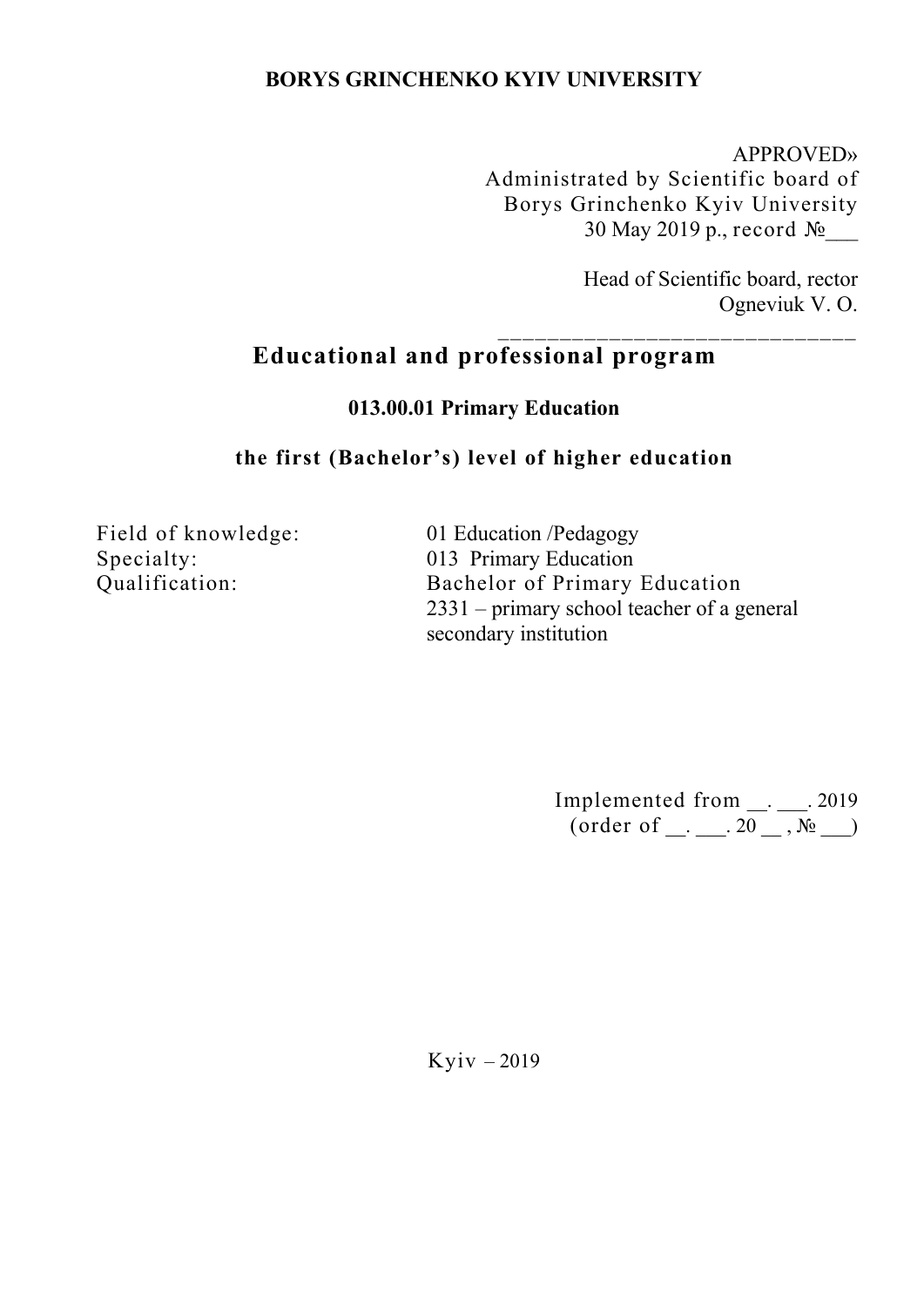# **APPROVAL FORM of educational and professional program**

| Department of Primary Education<br>Order of May 8, 2019, №10<br>The Head of the Department               | (H.L. Bondarenko)        |
|----------------------------------------------------------------------------------------------------------|--------------------------|
| Academic board of the Pedagogical Institute<br>Order of May 17, 2019 p. №9<br>The Head of Academic board | (O.V. Kotenko)           |
| The Head of Academic center of<br>standardization and quality of education                               | O. V. Leontieva<br>.2019 |

Vice-rector on Academic Affairs \_\_\_\_\_\_\_\_\_\_\_\_\_\_\_\_\_\_\_\_ О. B. Zhyltsov  $\frac{1}{2019}$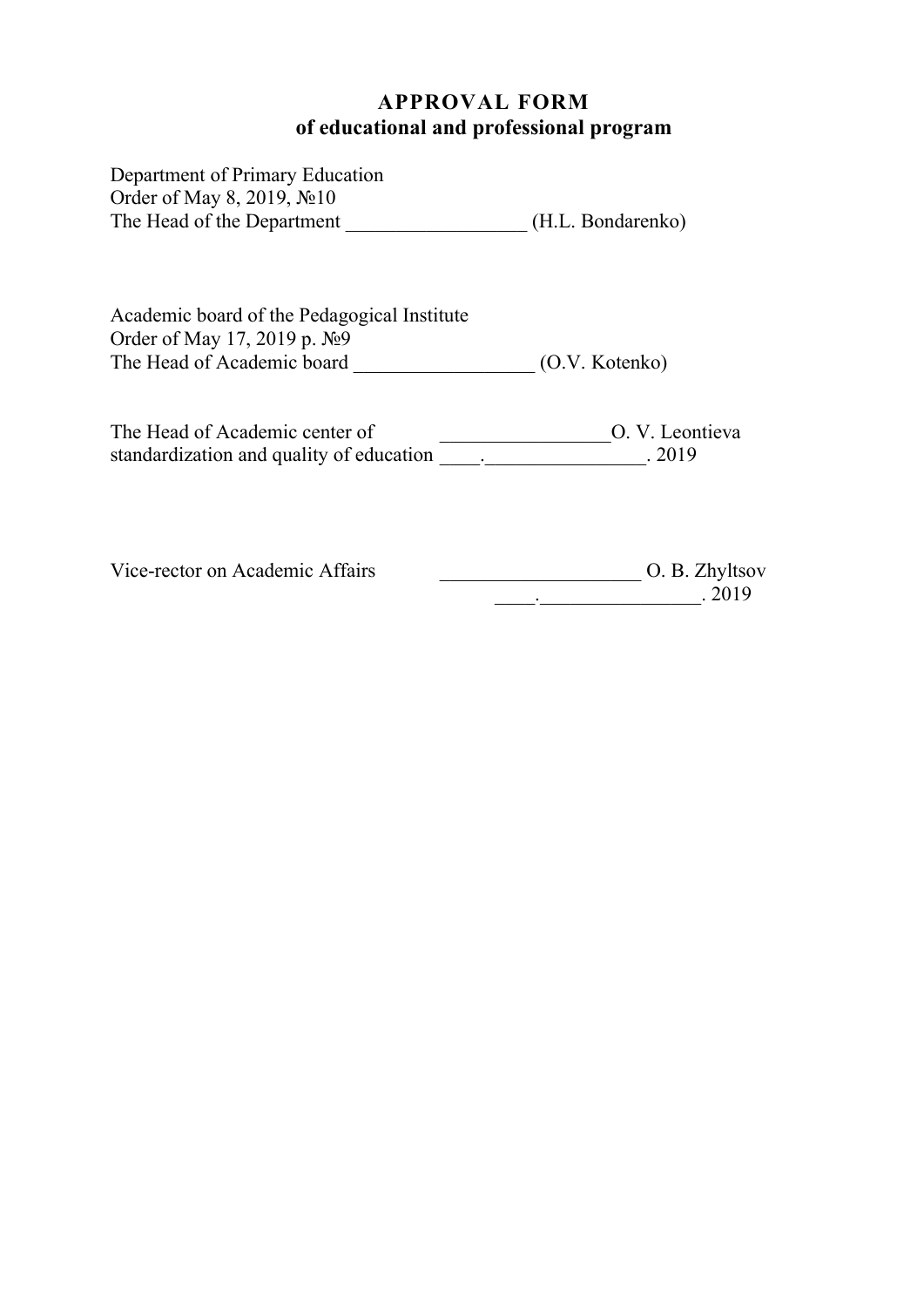## **INTRODUCTION**

The project of the higher education standard of the first (Bachelor's level). Field of knowledge 01 Education /Pedagogy. Specialty 013 Primary education. Developed by a working group consisting of:

Bondarenko Hennadii Leonidovych, Head of the Department of Primary Education, Candidate of Pedagogical Sciences, associate professor

Vashchenko Olena Mykolaivna, associate professor of the Department of Primary Education, Candidate of Pedagogical Sciences, associate professor

Kypychenko Nataliia Serhiivna, senior lecturer of the Department of Primary Education, Candidate of Pedagogical Sciences

External reviewers:

Komar Olha Anatoliivna, Doctor of Pedagogical Sciences, professor, Head of Department of Professional Methodologies and Innovational Technologies in Primary Schools of the Faculty of Primary Education of Pavlo Tychyna Uman State Pedagogical University

Honchar Liudmyla Viktorivna, Doctor of Pedagogical Sciences, lead research assistant of the Institute of Problems of Education of NAPS of Ukraine

Reviews of the representatives of professional associations/employers: Sokolov Yurii Heorhiiovych, director of general secondary school of the І-ІІІ levels № 182 of Dniprovsky region of Kyiv

Educational and professional program implemented from\_\_\_\_\_\_\_\_\_ The term of educational program revision 1 time in 2 years.

Updated:

| Date of viewing EP /<br>Changes to the EP |  |  |
|-------------------------------------------|--|--|
| Signature                                 |  |  |
| Name and surname of                       |  |  |
| guarantor of EP                           |  |  |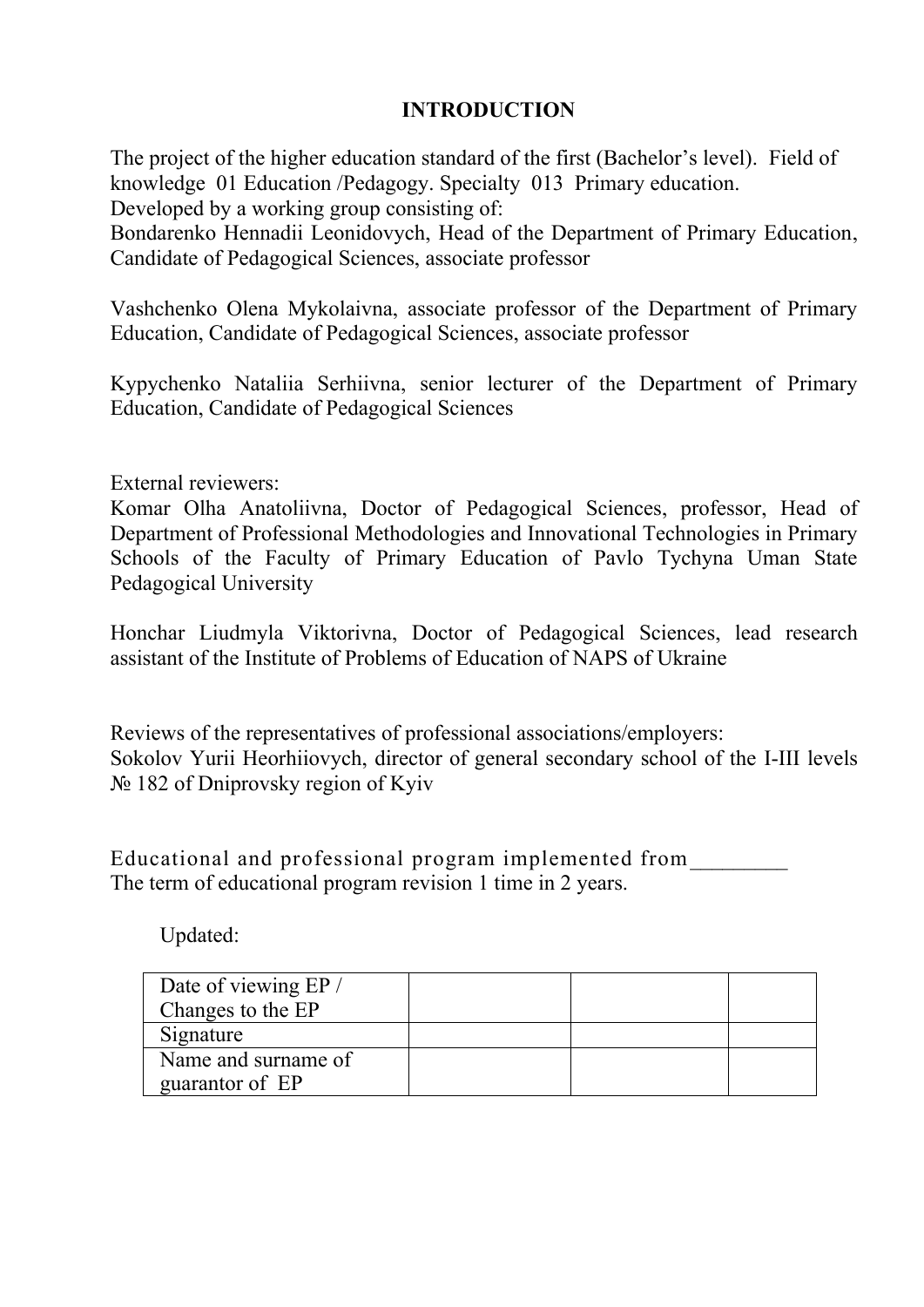### **I. The profile of the educational program**

specialty 013 Primary Education

|  |  | (with specialization "Foreign Language") |  |
|--|--|------------------------------------------|--|
|  |  |                                          |  |

| 1- General information                                                                                 |                                                                                                    |  |  |  |  |  |  |  |  |
|--------------------------------------------------------------------------------------------------------|----------------------------------------------------------------------------------------------------|--|--|--|--|--|--|--|--|
| Name of the higher education institution and                                                           | Borys Grinchenko Kyiv University                                                                   |  |  |  |  |  |  |  |  |
| structural subdivision                                                                                 | Pedagogical Institute                                                                              |  |  |  |  |  |  |  |  |
| Degree of higher education and qualification                                                           | Higher education degree: Bachelor's                                                                |  |  |  |  |  |  |  |  |
|                                                                                                        | specialty: 013-Primary Education                                                                   |  |  |  |  |  |  |  |  |
|                                                                                                        | educational qualification: Bachelor of Primary                                                     |  |  |  |  |  |  |  |  |
|                                                                                                        | Education                                                                                          |  |  |  |  |  |  |  |  |
|                                                                                                        | professional qualification: 2331-primary school                                                    |  |  |  |  |  |  |  |  |
|                                                                                                        | teacher<br>of general<br>secondary education                                                       |  |  |  |  |  |  |  |  |
|                                                                                                        | institutions                                                                                       |  |  |  |  |  |  |  |  |
|                                                                                                        | 1) additional specialization: foreign language;                                                    |  |  |  |  |  |  |  |  |
|                                                                                                        | professional qualification: 2331-teacher of a                                                      |  |  |  |  |  |  |  |  |
|                                                                                                        | foreign language in primary school                                                                 |  |  |  |  |  |  |  |  |
| Official title of program                                                                              | 013.00.01 Primary Education                                                                        |  |  |  |  |  |  |  |  |
| Type of diploma and the volume of the                                                                  | Bachelor's degree, single, 120 ECTS credits,                                                       |  |  |  |  |  |  |  |  |
| educational program                                                                                    | term of study-1 year 10 months                                                                     |  |  |  |  |  |  |  |  |
| Accreditation                                                                                          | Accreditation Commission.                                                                          |  |  |  |  |  |  |  |  |
|                                                                                                        | Ukraine                                                                                            |  |  |  |  |  |  |  |  |
|                                                                                                        | Certificate - No1187351                                                                            |  |  |  |  |  |  |  |  |
|                                                                                                        | Validity period-01.07.2026                                                                         |  |  |  |  |  |  |  |  |
| Cycle/level                                                                                            | NRC of Ukraine-level 7, FQ-EHEA-first cycle,                                                       |  |  |  |  |  |  |  |  |
|                                                                                                        | EQF-LLL-6                                                                                          |  |  |  |  |  |  |  |  |
| Preconditions                                                                                          | The diploma of junior specialist in Primary                                                        |  |  |  |  |  |  |  |  |
|                                                                                                        | Education                                                                                          |  |  |  |  |  |  |  |  |
| Language $(s)$ of instruction                                                                          | Ukrainian language. Individual courses<br>are                                                      |  |  |  |  |  |  |  |  |
|                                                                                                        | taught in English                                                                                  |  |  |  |  |  |  |  |  |
| Duration of the educational program                                                                    | 4 years                                                                                            |  |  |  |  |  |  |  |  |
| Internet address of the permanent placement of                                                         | http://kubg.edu.ua/                                                                                |  |  |  |  |  |  |  |  |
| the description of the educational program                                                             |                                                                                                    |  |  |  |  |  |  |  |  |
|                                                                                                        | 2 - Aim of educational program                                                                     |  |  |  |  |  |  |  |  |
|                                                                                                        | To prepare specialists in primary education with a wide access to employment, able to              |  |  |  |  |  |  |  |  |
|                                                                                                        | independently solve complex specialized tasks and practical problems in the process of pedagogical |  |  |  |  |  |  |  |  |
|                                                                                                        | activity in general educational establishments; to form professional competencies in implementing  |  |  |  |  |  |  |  |  |
|                                                                                                        | the concept of "New Ukrainian School", teaching primary school children educational branches       |  |  |  |  |  |  |  |  |
|                                                                                                        | defined by the State Standard of Primary Education, at the level corresponding to academic and     |  |  |  |  |  |  |  |  |
| professional qualifications, carrying out professional functions in the process of inclusive education |                                                                                                    |  |  |  |  |  |  |  |  |
|                                                                                                        | 3 - Characteristics of the educational program                                                     |  |  |  |  |  |  |  |  |
| Subject area (field of knowledge, specialty,                                                           | 01 "Education / Pedagogy",                                                                         |  |  |  |  |  |  |  |  |
| specialization (if available)                                                                          | 013 "Primary Education"                                                                            |  |  |  |  |  |  |  |  |
|                                                                                                        | «Foreign Language»<br>Educational and professional (for Bachelor's                                 |  |  |  |  |  |  |  |  |
| Orientation of the educational program                                                                 |                                                                                                    |  |  |  |  |  |  |  |  |
|                                                                                                        | degree)                                                                                            |  |  |  |  |  |  |  |  |
| The main focus of the educational program and<br>specialization                                        | General-bachelor of Primary Education<br>Special – primary school teacher of general               |  |  |  |  |  |  |  |  |
|                                                                                                        | secondary education institution                                                                    |  |  |  |  |  |  |  |  |
| Program features                                                                                       | The<br>shortened<br>training                                                                       |  |  |  |  |  |  |  |  |
|                                                                                                        | program.<br>Interdisciplinary,<br>practice-oriented<br>training                                    |  |  |  |  |  |  |  |  |
|                                                                                                        | (research-based training); formation of General,                                                   |  |  |  |  |  |  |  |  |
|                                                                                                        | professional,<br>universal<br>and<br>$(s$ oft<br>skills)                                           |  |  |  |  |  |  |  |  |
|                                                                                                        | competencies.<br>Planning<br>and<br>organizing                                                     |  |  |  |  |  |  |  |  |
|                                                                                                        |                                                                                                    |  |  |  |  |  |  |  |  |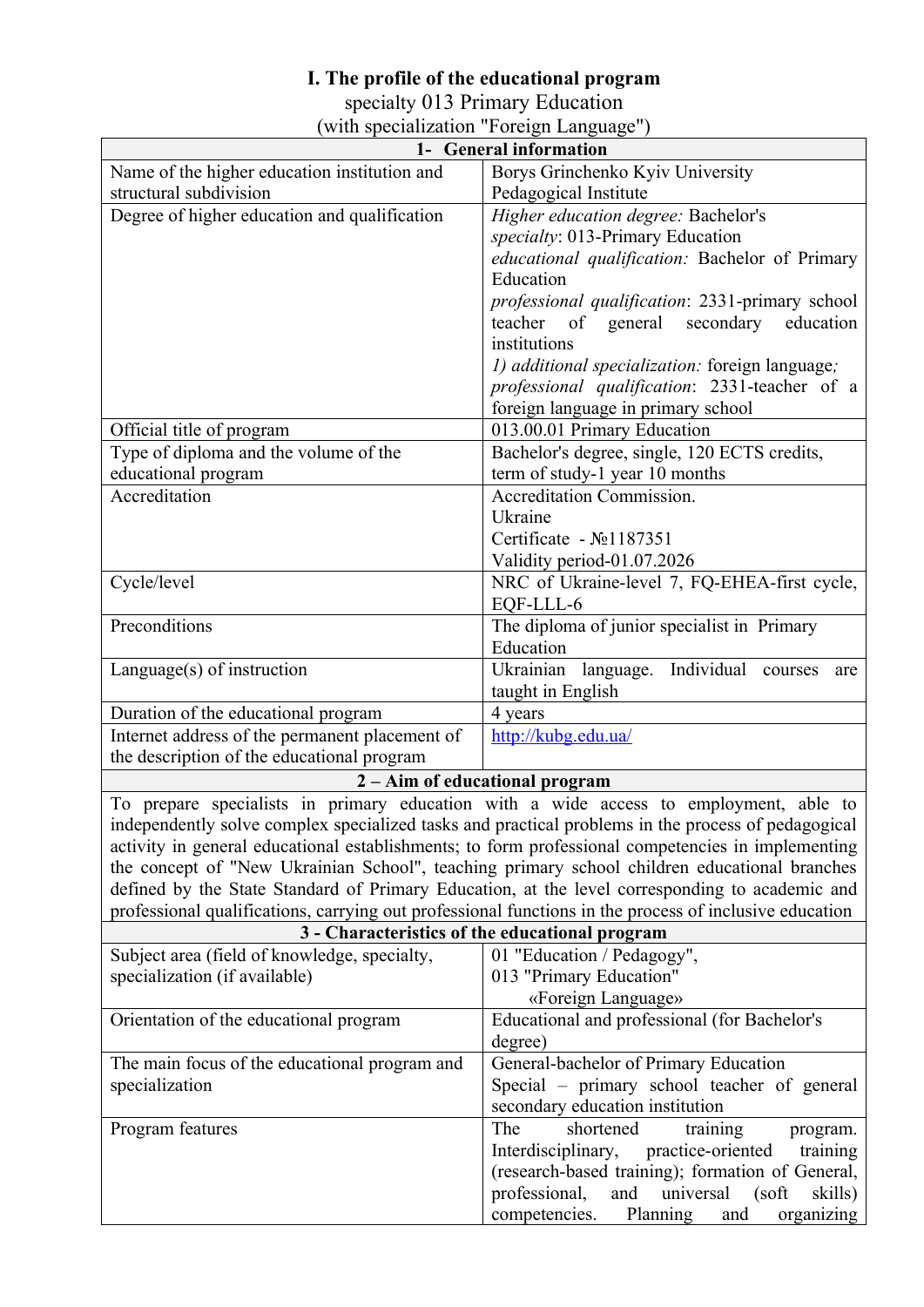|                            | integrated thematic-project learning in primary<br>school; development of various types of projects<br>to implement competence-based learning in<br>primary school; mastering of modern methods,<br>technologies of activity-based learning of<br>primary school<br>classroom<br>pupils<br>and<br>management; continuous foreign language<br>training of the future teacher. Teaching separate<br>modules in a foreign language. An individual<br>trajectory of professionalization of the student.<br>Teaching individual modules in a foreign<br>language. Individual trajectory of the student's<br>professionalization<br>4 - Eligibility of graduates for employment and further training                   |
|----------------------------|------------------------------------------------------------------------------------------------------------------------------------------------------------------------------------------------------------------------------------------------------------------------------------------------------------------------------------------------------------------------------------------------------------------------------------------------------------------------------------------------------------------------------------------------------------------------------------------------------------------------------------------------------------------------------------------------------------------|
| Suitability for employment | The sphere of employment is establishments of general                                                                                                                                                                                                                                                                                                                                                                                                                                                                                                                                                                                                                                                            |
|                            | secondary education, institutions of extracurricular<br>education, rehabilitation centers.                                                                                                                                                                                                                                                                                                                                                                                                                                                                                                                                                                                                                       |
|                            | According to the national classification of<br>professions ДК 003: 2010, specialists who<br>received education under the educational and<br>professional program 013.00.01 "Primary<br>Education" can hold such primary positions:<br>2331 - primary school teacher of the general<br>secondary education institution<br>2359.2-teacher-organizer<br>229.6-head of extracurricular club<br>A separate examination board decision, based on<br>mastering professional competences provided by<br>special blocks of subjects and practice the plan,<br>as evidenced by the successful continuation of<br>certification can be awarded qualifications:<br>2331 - a teacher of foreign language in primary<br>school |
| Further training           | Training on the second (educational<br>and<br>professional / scientific) higher education level<br>(8 level NQF, second cycle FQ-EHEA and level                                                                                                                                                                                                                                                                                                                                                                                                                                                                                                                                                                  |
|                            | 7 EQF-LLL)                                                                                                                                                                                                                                                                                                                                                                                                                                                                                                                                                                                                                                                                                                       |
|                            | <b>5-Teaching and Evaluation</b>                                                                                                                                                                                                                                                                                                                                                                                                                                                                                                                                                                                                                                                                                 |
| Teaching and learning      | The educational process is based on student-<br>centered, practice-oriented, competence-based,<br>system-based, and integrative approaches.<br>Teaching is conducted in the form of: lectures,<br>seminars, practical classes, laboratory work,<br>trainings, self-study work, consultations, e-<br>learning, individual classes, group project work.<br>Application of innovative technologies (1<br>student - 1 computer, case-study, blended<br>learning, flipped classroom, CLIL, distance<br>learning, cooperative learning, mobile learning,<br>etc.). Practice oriented component<br>of<br>professional training based on laboratories /<br>centers of competences (Educational Laboratory                |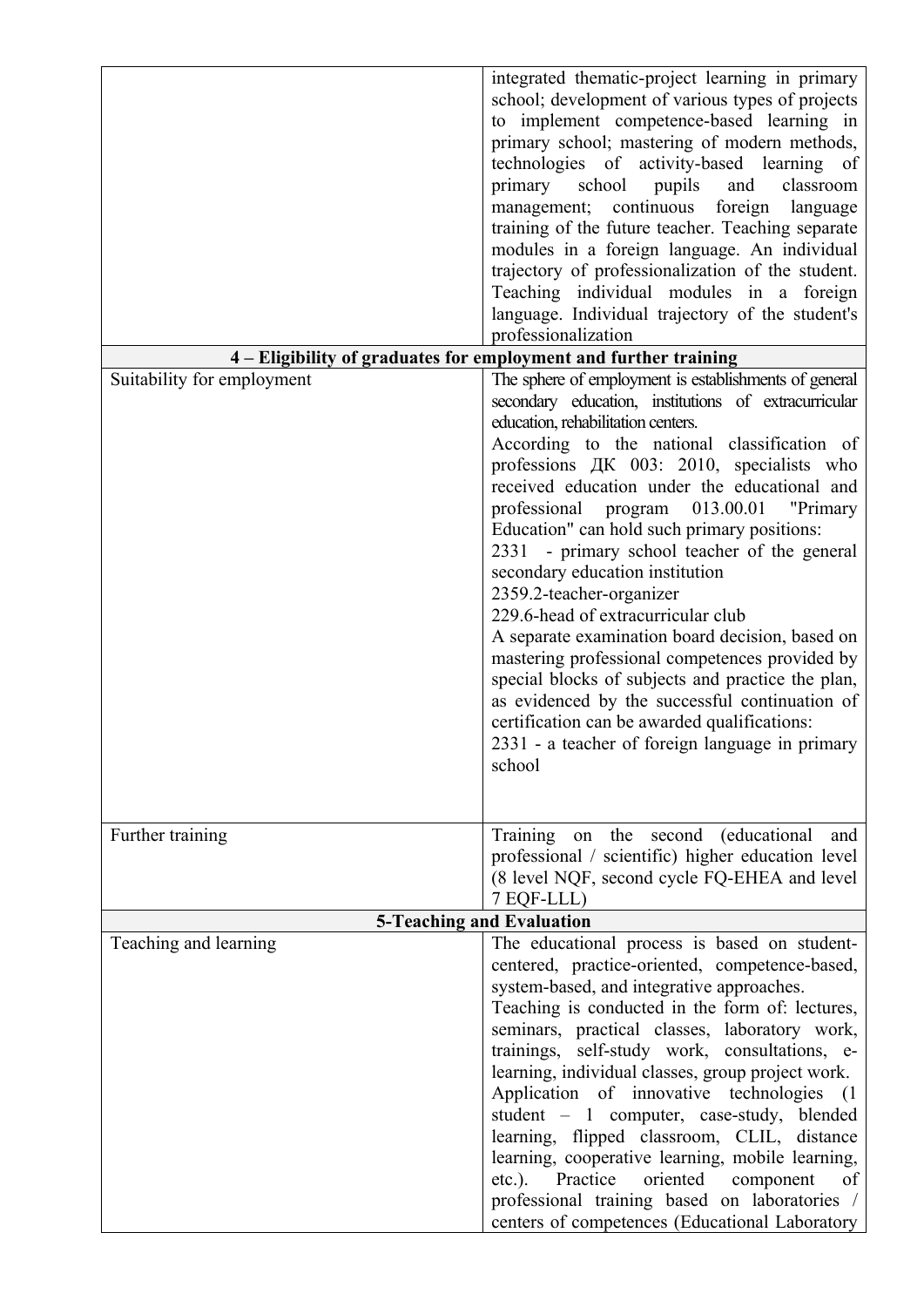| Evaluation               | of Creative Pedagogy, Center for self-knowledge<br>and selfdevelopment) of Pedagogical Institute<br>best-rated general educational<br>the<br>and<br>establishments of Kyiv.<br>Input control (testing), intermediate control (oral<br>survey, written express control/computer testing,<br>colloquium), <i>final</i> semester control (oral,<br>written, combined, testing), final certification<br>(complex qualification exam and qualification<br>exam for specialization)                                                                                                                                                                                                                                                                                                                                                                                                                                                                                                                                                                                                                                                                                                                                                                                                                                                                                                                                                                                                                                                                                                                                                            |
|--------------------------|------------------------------------------------------------------------------------------------------------------------------------------------------------------------------------------------------------------------------------------------------------------------------------------------------------------------------------------------------------------------------------------------------------------------------------------------------------------------------------------------------------------------------------------------------------------------------------------------------------------------------------------------------------------------------------------------------------------------------------------------------------------------------------------------------------------------------------------------------------------------------------------------------------------------------------------------------------------------------------------------------------------------------------------------------------------------------------------------------------------------------------------------------------------------------------------------------------------------------------------------------------------------------------------------------------------------------------------------------------------------------------------------------------------------------------------------------------------------------------------------------------------------------------------------------------------------------------------------------------------------------------------|
|                          | 6 - Program competencies                                                                                                                                                                                                                                                                                                                                                                                                                                                                                                                                                                                                                                                                                                                                                                                                                                                                                                                                                                                                                                                                                                                                                                                                                                                                                                                                                                                                                                                                                                                                                                                                                 |
| Integral competence      | solve complex problems<br>Ability to<br>and<br>specialized problems in professional<br>and<br>pedagogical activities<br>that<br>involve<br>an<br>application of theoretical<br>principles<br>and<br>methods<br>of pedagogy, psychology,<br>and<br>of teaching,<br>methodologies<br>and<br>are<br>characterized by complexity and uncertainty of<br>conditions                                                                                                                                                                                                                                                                                                                                                                                                                                                                                                                                                                                                                                                                                                                                                                                                                                                                                                                                                                                                                                                                                                                                                                                                                                                                            |
| General competences (GC) | GC 1. Ability to apply modern innovative<br>methods, technologies of learning, development<br>and education of primary school students<br>GC 2. Ability to search, analyze, systematize<br>and generalize professional and pedagogical<br>from<br>information<br>different<br>sources<br>and<br>formulate logical conclusions.<br>GC 3. Ability to solve problems in the process<br>of professional activity,<br>make justified<br>decisions, work autonomously<br>GC 4. Ability to communicate in state and<br>foreign languages at the official and business<br>level<br>GC 5. The ability to implement civil rights and<br>obligations, to use activities and behaviors that<br>correspond to the current legislation of Ukraine<br>GC 6. Ability to act on the basis of principles<br>and norms of ethics, rules of culture of behavior<br>in relations with adults and children on the basis<br>of universal and national values<br>GC 7. Ability to act socially responsibly, respect<br>diversity and multiculturalism in the process of<br>pedagogical interaction<br>GC 8. Ability to interact with management,<br>colleagues, students and their parents, to work<br>in a team, group<br>GC 9. Ability to act in a professional and<br>situations<br>pedagogical environment,<br>new<br>involving the training,<br>development<br>and<br>upbringing of primary school students<br>GC 10. Ability to carry out reflexive processes,<br>creatively approach the organization of the<br>educational process in primary school<br>GC 11. The ability to effectively solve problems<br>to preserve and strengthen health (physical, |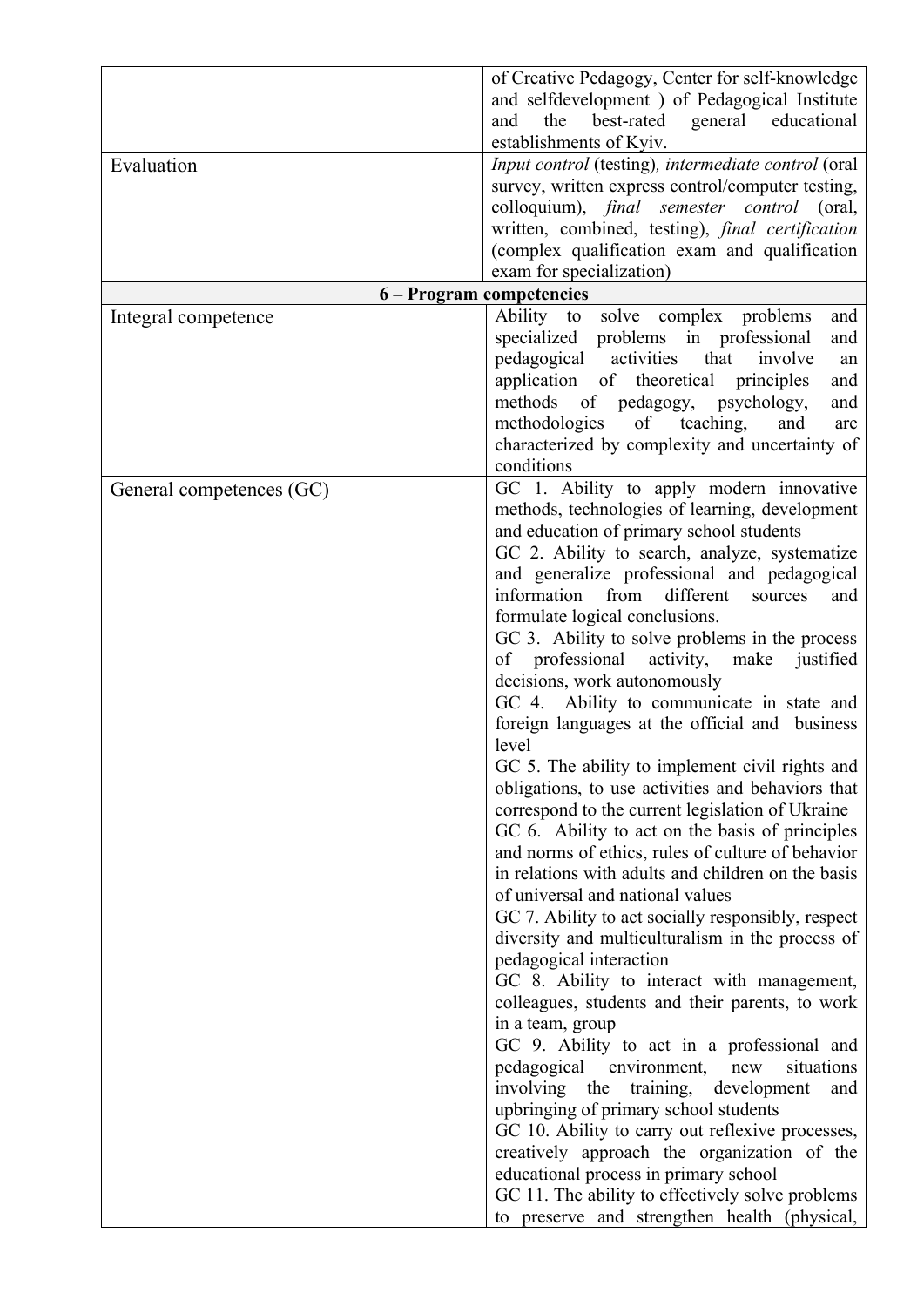|                              | mental, social and spiritual) of both your own                                                     |
|------------------------------|----------------------------------------------------------------------------------------------------|
|                              | and others                                                                                         |
|                              | GC 12. Ability to use modern means<br>of                                                           |
|                              | information and computer technologies<br>for                                                       |
|                              | communication<br>solving<br>problems<br>1n                                                         |
|                              | professional activity                                                                              |
|                              | PC 1 Ability to apply knowledge, skills and                                                        |
|                              | competences from the cycle of professional and                                                     |
|                              | scientific subjects, which is the basis of                                                         |
|                              | constructing the content of educational branches                                                   |
|                              | of the State Standard of Primary Education                                                         |
|                              | PC 2 Ability to develop primary school learners                                                    |
|                              | based on knowledge and skills about their age,<br>individual characteristics and social factors of |
|                              | development                                                                                        |
|                              | PC 3. Ability to design, organize, evaluate,                                                       |
|                              | reflect, and correct the educational process on                                                    |
|                              | the primary stage of education                                                                     |
|                              | PC 4 Ability to problem solving standard and                                                       |
|                              | methodological problems<br>when<br>teaching                                                        |
|                              | students educational branches set by the State                                                     |
|                              | <b>Standard of Primary Education</b>                                                               |
|                              | PC<br>Ability to apply communicative<br>5                                                          |
|                              | knowledge, skills, techniques and strategies of                                                    |
|                              | communicative behavior                                                                             |
|                              | PC 6 Ability to develop individual development                                                     |
|                              | programs for students with special educational<br>needs together with specialized specialists      |
|                              | Specialization "Foreign Language"                                                                  |
|                              | PCSP 1.1. Ability to communicate in a foreign                                                      |
|                              | language in oral and written forms within the                                                      |
|                              | defined topics                                                                                     |
|                              | PCSP 1.2. Ability to orientate in socio-cultural                                                   |
|                              | and linguistic aspects of foreign countries                                                        |
|                              | (foreign-speaking countries)                                                                       |
|                              | PCSP 1.3. Ability to use a foreign language in                                                     |
|                              | various situations in social, academic and<br>professional communication                           |
|                              | PCSP 1.4. Ability to organize the educational                                                      |
|                              | process of a foreign language in primary school                                                    |
|                              | taking into account modern methodological                                                          |
|                              | approaches and leading pedagogical experience                                                      |
| 7 – Program learning results |                                                                                                    |
|                              | PLR 1. To have knowledge of specific                                                               |
|                              | legislation and regulatory-instructive materials                                                   |
|                              | in the field of primary education.                                                                 |
|                              | PLR 2. Know the purpose, tasks, content,                                                           |
|                              | methods, organizational forms, technologies and                                                    |
|                              | means of primary education, the essence of the<br>of learning,<br>processes<br>upbringing<br>and   |
|                              | development of primary school students                                                             |
|                              | PLR 3. To know methodical systems of teaching                                                      |
|                              | primary school students of educational branches                                                    |
|                              | defined by the State Standard of Primary                                                           |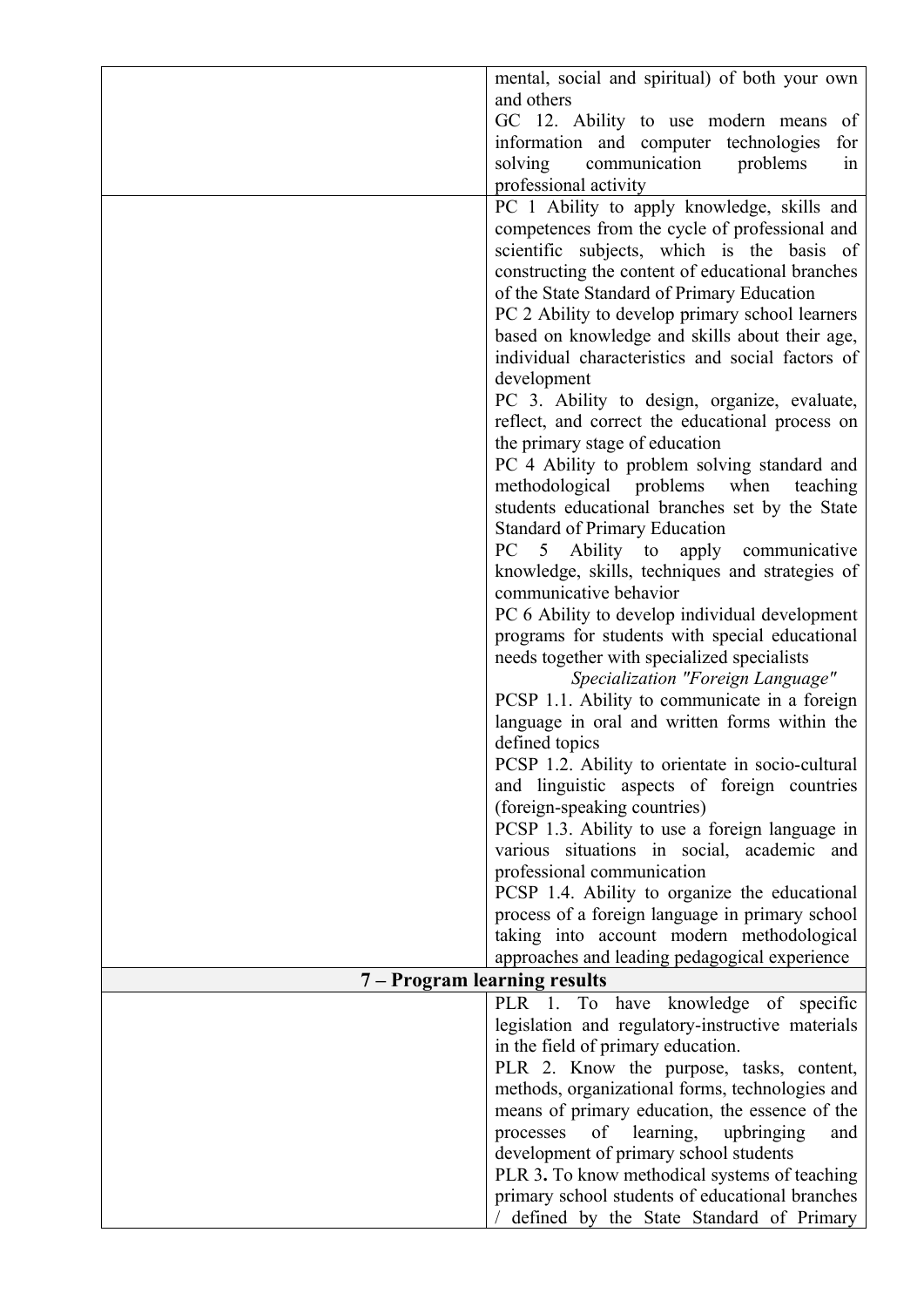Education

PLR 4**.** Have the skills that make up the theoretical basis of educational branches, defined by the State Standard of Primary Education, while solving professionallyoriented tasks

PLR 5. Analyze methodological systems implemented in existing textbooks and manuals to find out their advantages and disadvantages.

PLR 6. Have the skills to organize effective and productive inclusive training

PLR 7. To project the process of studying the subject in the form of calendar-thematic planning for a certain class and topic.

PLR 8. Model the educational process of primary school students in a particular subject: develop lesson plans, methods of working on certain types of tasks

PLR 9. To monitor the quality of student educational achievements within a particular topic, control and evaluate student educational achievements according to the assessment criteria (including formative assessment)

PLR 10. To conduct lessons / integrated lessons/ integrated thematic-project days in primary school and analyze them in relation to the achievement of goals and objectives, the effectiveness of the applied forms, methods, tools and technologies

PLR 11. To design the content and methodology of educational events for primary school pupils and assess the condition and results of the process of students' upbringing and socialization PLR 12. To predict and design pedagogical communication with other subjects of educational process at primary school on the basis of ethics of professional communication, speech etiquette

PLR 13. To analyze socially significant worldview problems, to make decisions based on the formed value orientations

*Specialization "Foreign Language"*

PLR 14. Planning and organizing the educational process of learning foreign languages, following the general teaching, methodological principles, forms and methods PRN 15. Apply traditional and innovative technologies of teaching foreign languages, design foreign language lesson plans, conduct analysis and self-analysis of the lesson.

PLR 16. Monitor, check, evaluate and keep records of students' academic achievements in a foreign language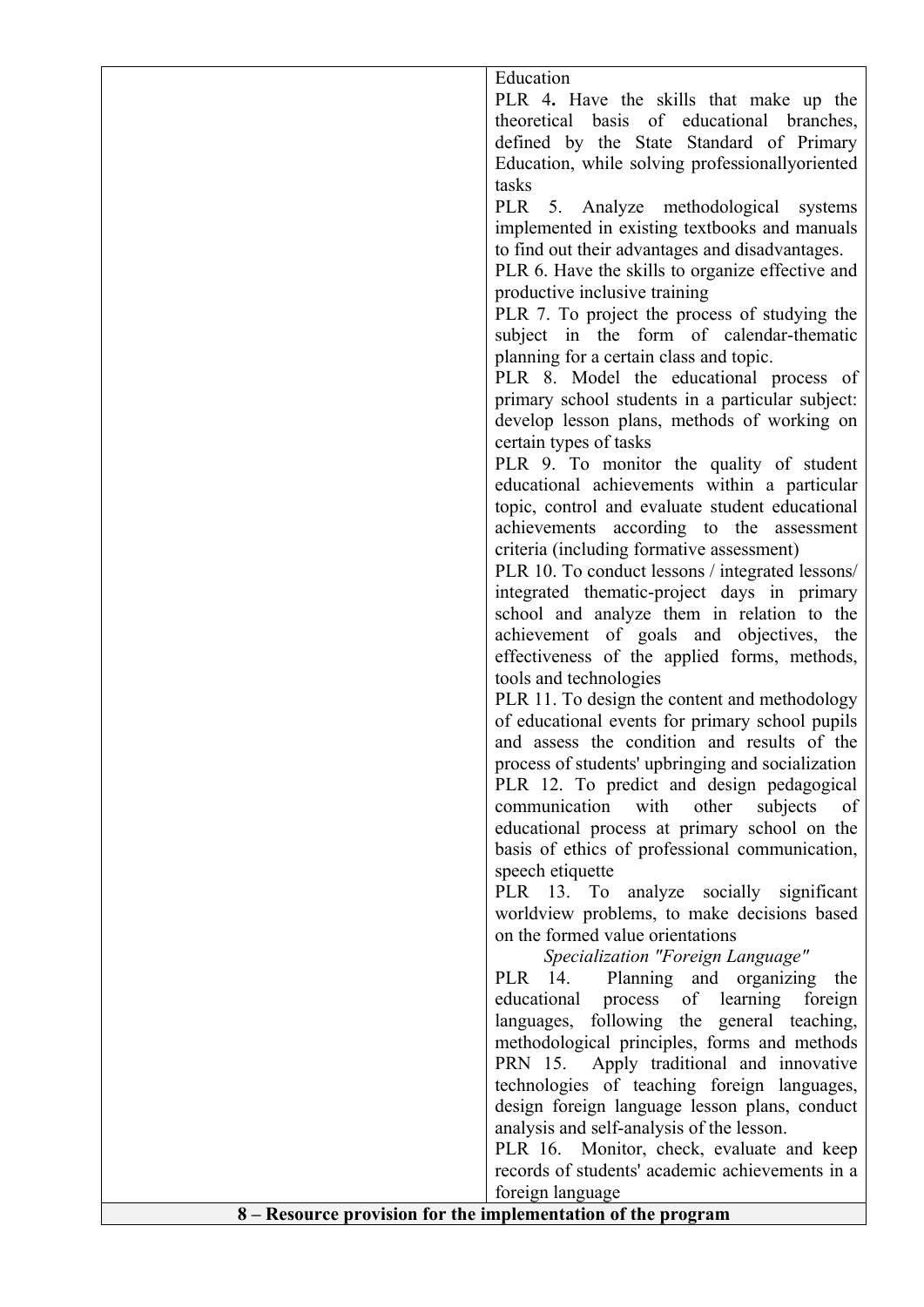| <b>Staffing</b>                                        | Staffing of the educational program consists of<br>the academic and teaching<br>staff of the<br>Department of Primary Education, Department<br>Preschool Education, Department<br>of<br>οf<br>Pedagogy and Psychology, Department<br>of<br>Theory and History of Pedagogy, Foreign<br>Languages and Methodologies Department of<br>the Pedagogical Institute. The teaching staff of<br>the University departments is involved in<br>teaching certain disciplines in accordance with<br>their competence and experience.<br>The head of the project group and the teaching<br>staff that ensures its implementation meets the<br>requirements defined by the License conditions<br>for the implementation of educational activities<br>of educational institutions |
|--------------------------------------------------------|-------------------------------------------------------------------------------------------------------------------------------------------------------------------------------------------------------------------------------------------------------------------------------------------------------------------------------------------------------------------------------------------------------------------------------------------------------------------------------------------------------------------------------------------------------------------------------------------------------------------------------------------------------------------------------------------------------------------------------------------------------------------|
| Material and technical support                         | and technical base of the<br>material<br><b>The</b><br>University is fully adapted for professional<br>training and includes academic<br>buildings,<br>residence halls, computer labs, canteens,<br>internet wireless hot spots, sports halls, sports<br>The educational process is<br>grounds etc.<br>provided with educational, methodological and<br>scientific literature on paper and electronic<br>media                                                                                                                                                                                                                                                                                                                                                    |
| Information and educational-methodological<br>support  | Informational<br>educational-<br>and<br>methodological provision includes: official<br>website http://kubg.edu.ua/, unlimited access to<br>the Internet, scientific library, reading halls, e-<br>catalog,<br>e-learning, Microsoft<br>Imagine<br>Academy, institutional repository, electronic<br>publications, Master's research database,<br>corporate e-mail, electronic testing, curriculum<br>and work plans, charts of the educational<br>process, curriculums, didactic materials of<br>disciplines for self-study and individual work of<br>students, curriculums of practical training,<br>methodological guidelines for realizing course<br>papers etc                                                                                                 |
| 9 - Academic mobility                                  |                                                                                                                                                                                                                                                                                                                                                                                                                                                                                                                                                                                                                                                                                                                                                                   |
| National credit mobility                               |                                                                                                                                                                                                                                                                                                                                                                                                                                                                                                                                                                                                                                                                                                                                                                   |
| International credit mobility                          |                                                                                                                                                                                                                                                                                                                                                                                                                                                                                                                                                                                                                                                                                                                                                                   |
| Training of foreign applicants for higher<br>education |                                                                                                                                                                                                                                                                                                                                                                                                                                                                                                                                                                                                                                                                                                                                                                   |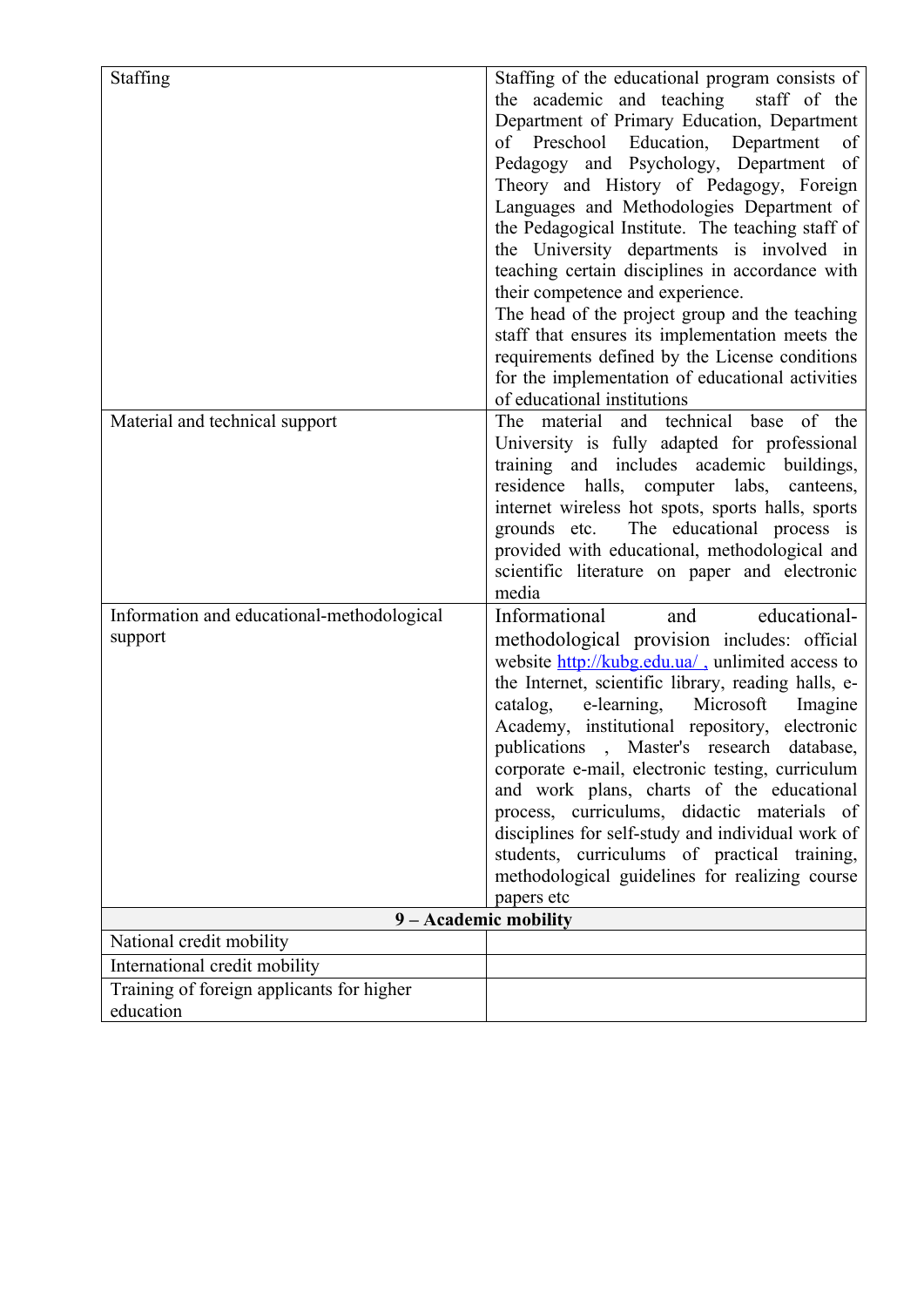### **II. List of components of the educational and professional program and their logical sequence**

| Component                             | Code $E/s$      | Components of the educational program                       | Amount         | Form of final |
|---------------------------------------|-----------------|-------------------------------------------------------------|----------------|---------------|
| code                                  | code            | (academic disciplines, course projects                      | of credits     | control       |
|                                       |                 | (works), practices, qualification work)                     |                |               |
| 1                                     | $\overline{2}$  |                                                             | $\overline{4}$ | 5             |
|                                       |                 | Compulsory components of the education professional program |                |               |
| CC <sub>1</sub>                       | CDG.01          | Servant Leadership                                          |                | Credit        |
|                                       | CDG.02          | Philosophical studies                                       | $\overline{4}$ | Credit        |
|                                       | CDP.01          | <b>Inclusive Education</b>                                  | $\overline{4}$ | Exam          |
|                                       | CDP.02          | <b>Primary School Didactics</b>                             | $\overline{4}$ | Exam          |
|                                       | CDP.03          | Education<br>Foreign Language<br>with                       | 10             | Exam          |
|                                       |                 | <b>Teaching Methods</b>                                     |                |               |
|                                       | CDP.04          | Mother Language Education with Teaching                     | 5              | Exam          |
|                                       |                 | Methods:                                                    |                |               |
|                                       |                 | Ukrainian language with Teaching Methods                    | $\overline{3}$ |               |
|                                       |                 | Children's Literature with Teaching Methods                 | $\overline{2}$ |               |
|                                       | CDP.05          | Mathematical and Natural Education with                     | $\overline{4}$ | Exam          |
|                                       |                 | <b>Teaching Methods:</b>                                    |                |               |
|                                       |                 | Mathematics with Teaching Methods                           | $\overline{2}$ |               |
|                                       |                 | Natural Science with Teaching Methods                       | $\overline{2}$ |               |
|                                       | CDP.06          | Computer and Technological Education                        | $\overline{4}$ | Exam          |
|                                       |                 | with Teaching Methods:                                      |                |               |
|                                       |                 | <b>Computer Science with Teaching Methods</b>               | $\overline{2}$ |               |
|                                       |                 | Technologies with Teaching Methods                          | $\overline{2}$ |               |
|                                       | CDP.07          | Teaching Methods of the Educational                         | $\overline{4}$ | Exam          |
|                                       |                 | <b>Branch</b><br>"Social<br>Health<br>and<br>Care           |                |               |
|                                       |                 | Education"                                                  |                |               |
|                                       | CDP.08          | Methods of Teaching the Educational                         | $\overline{4}$ | Exam          |
|                                       |                 | Branch "Civil and Historical Education"                     |                |               |
|                                       | CDP.09          | Methods of Teaching the educational                         | $\overline{2}$ | Credit        |
|                                       |                 | branch "Art Education"                                      |                |               |
|                                       | CDP. 10         | Thematically Integrated Project-based Learning              | $\overline{4}$ | Credit        |
|                                       |                 | in Primary School                                           |                |               |
|                                       | <b>CDP. 11</b>  | Course work on the teaching methods                         | $\mathbf{1}$   | Credit        |
|                                       |                 | (optional)                                                  |                |               |
|                                       | PP. 01          | Professional (pedagogical, in service)                      | 37.5           | Credit        |
|                                       | SP.01.          | Comprehensive qualification exam                            | 1.5            | Exam          |
| <b>Total required components: 90</b>  |                 |                                                             |                |               |
|                                       |                 | <b>Selective components of EP</b>                           |                |               |
| Sample block 1 "Foreign Language"     |                 |                                                             |                |               |
| SC 1.1                                | <b>SDS 1.01</b> | of<br>Practice<br>oral<br>and<br>written                    | 6              | Exam          |
|                                       |                 | communication (English)                                     |                |               |
|                                       | SDS 1.02        | Integrated Practical Course of English                      | 5              | Exam          |
|                                       |                 | Language                                                    |                |               |
|                                       | SDS 1.03        | Language and Country Studies                                | $\overline{4}$ | Exam          |
|                                       | SDS 1.04        | Technologies<br>Modern<br>of Teaching                       | 6              | Exam          |
|                                       |                 | Foreign Language in Primary Schools                         |                |               |
|                                       | <b>PS 01</b>    | Professional<br>(methodological<br>$\overline{m}$           | 7.5            | Credit        |
|                                       |                 | specialization)                                             |                |               |
|                                       | <b>SS 01</b>    | Qualification exam in specialization                        | 1.5            | Exam          |
| Total amount of selective components: |                 |                                                             | 30             |               |

# 2. 1. List of EP components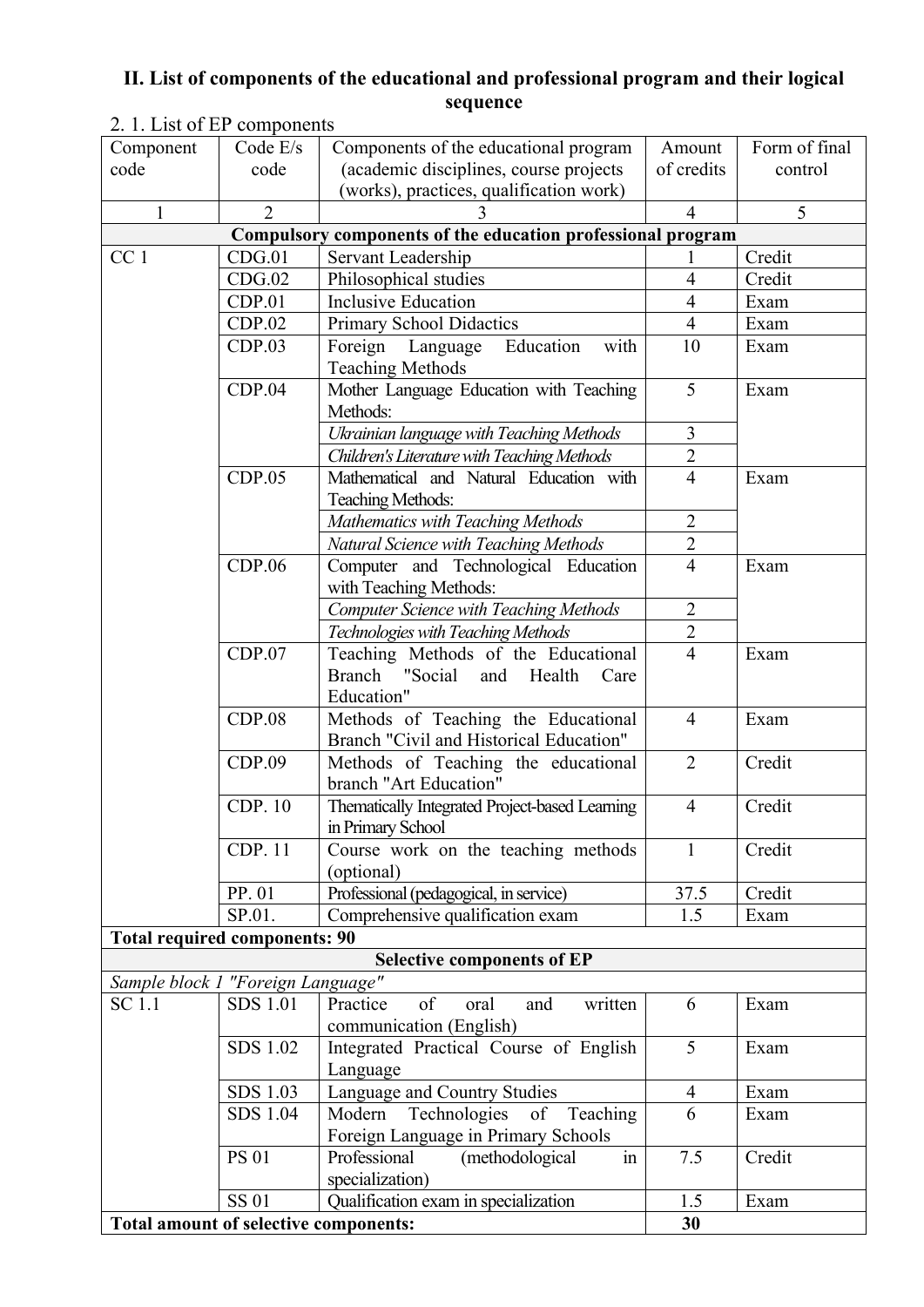|                |  |  | THE TOTAL VOLUME OF THE EDUCATIONAL |  |
|----------------|--|--|-------------------------------------|--|
| <b>PROGRAM</b> |  |  |                                     |  |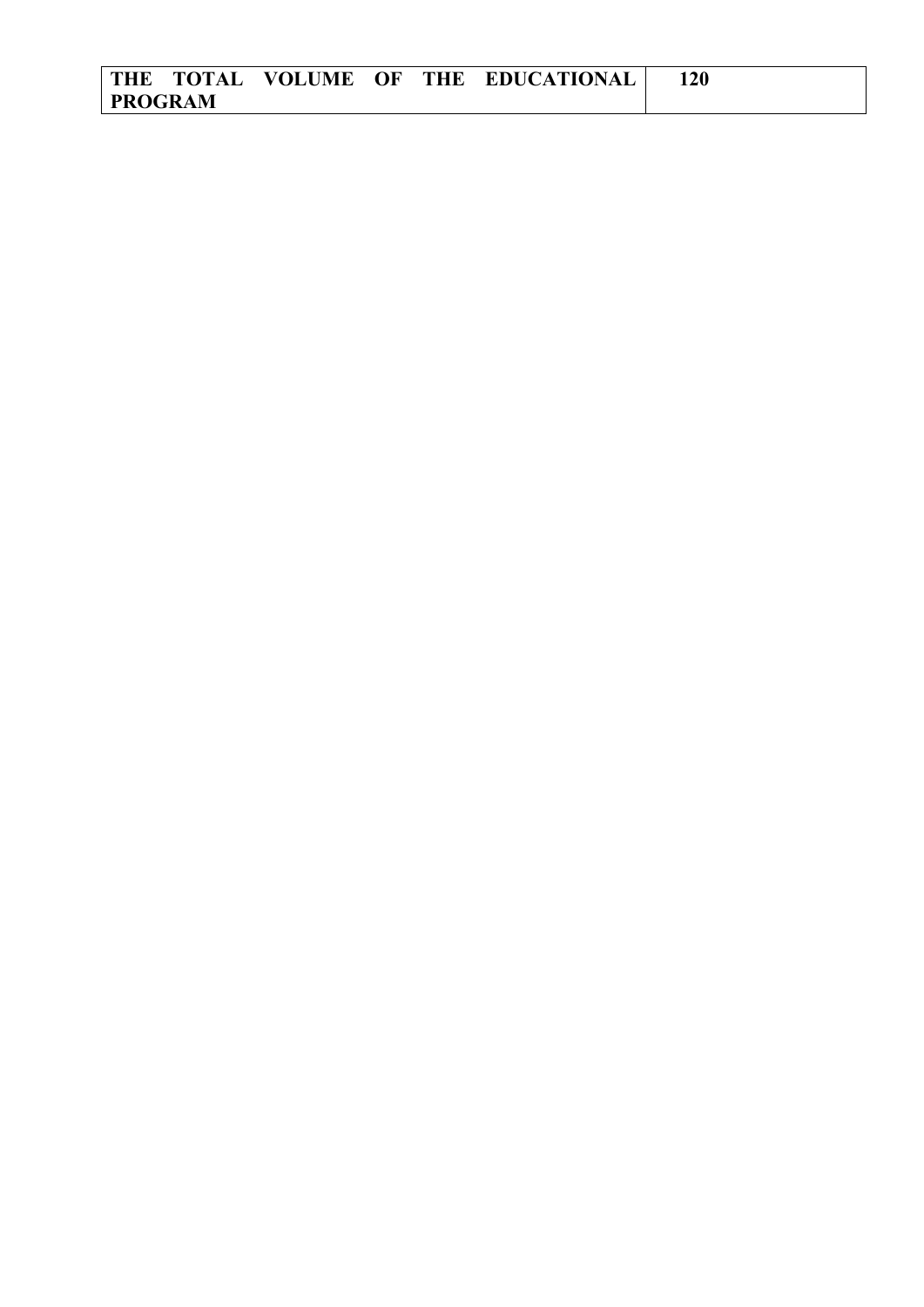#### Structural and logic scheme of the education professional program 1 course 2 course

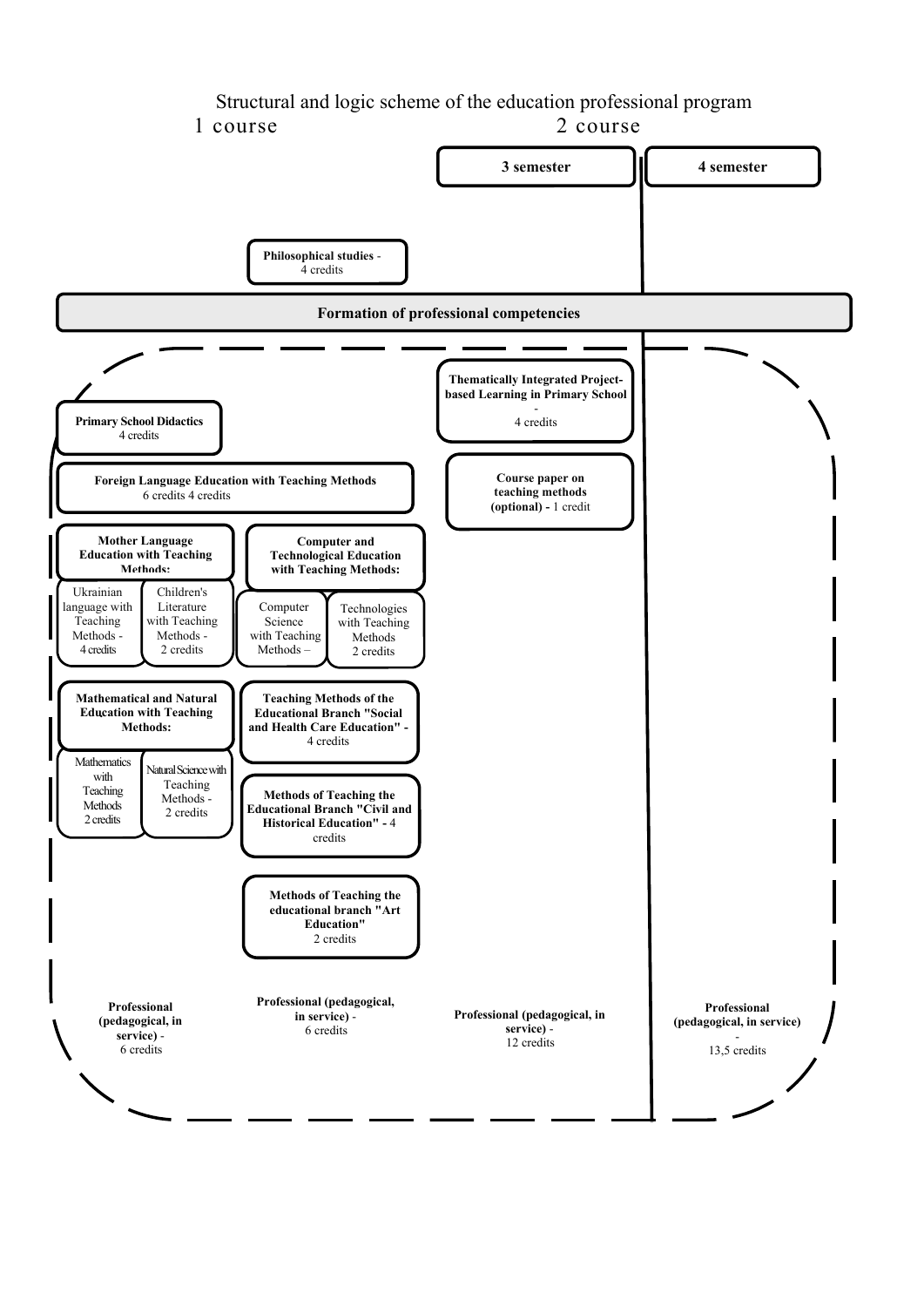## **Specialization "Foreign Language"**



 $1.5$  credit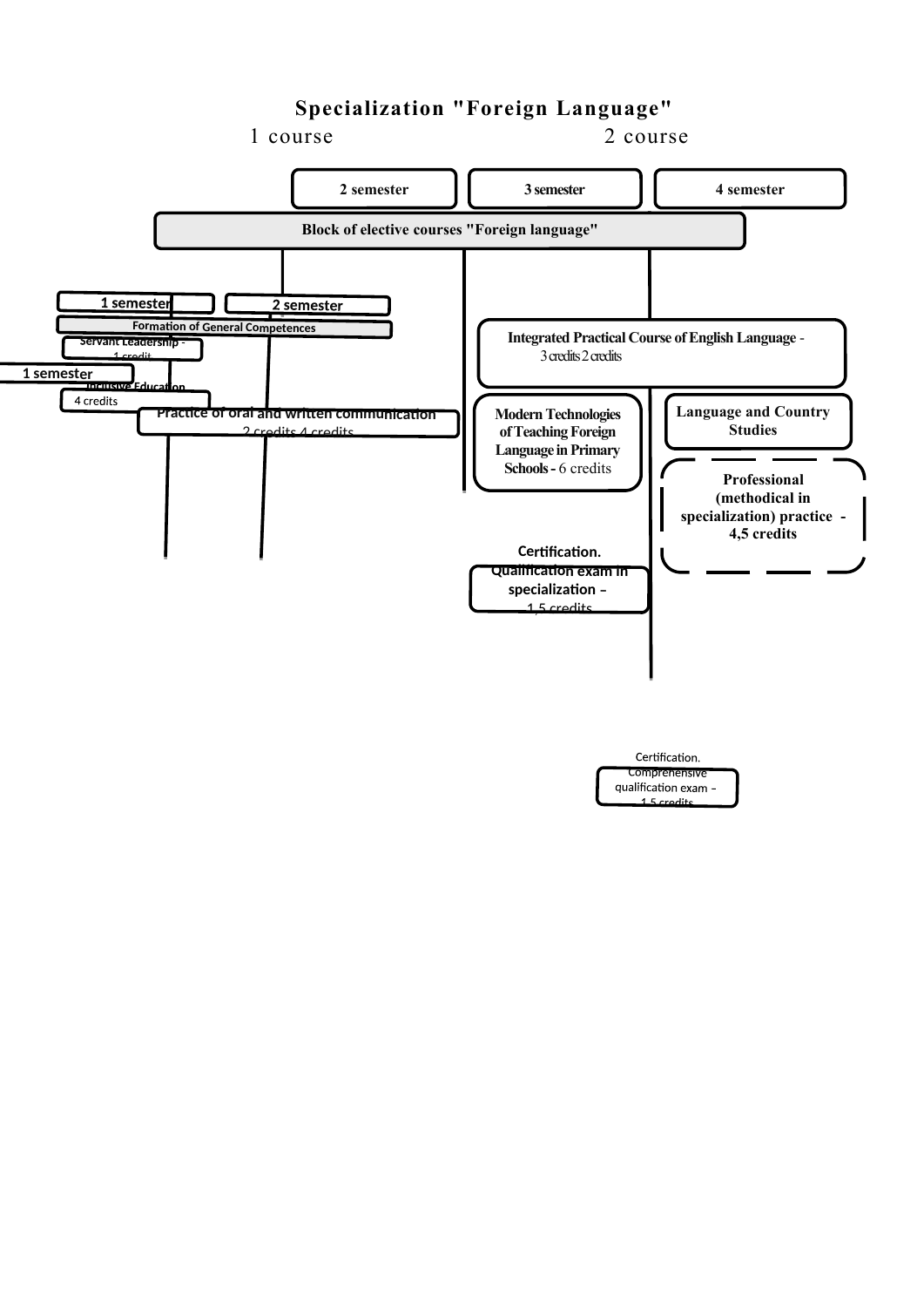### **III. Form of certification of applicants for higher education**

Certification of graduates of the educational program of specialty 013.00.01 Primary education is conducted in the form of a comprehensive qualification exam in Human Studies, Pedagogy and Psychology; Comprehensive Qualification Exam in teaching methodologies; a qualification exam for additional specialization and ends with the issuance of a state-issued document on awarding a bachelor's degree with the qualification "Bachelor of primary education with a foreign language specialization". Certification is carried out openly and publicly.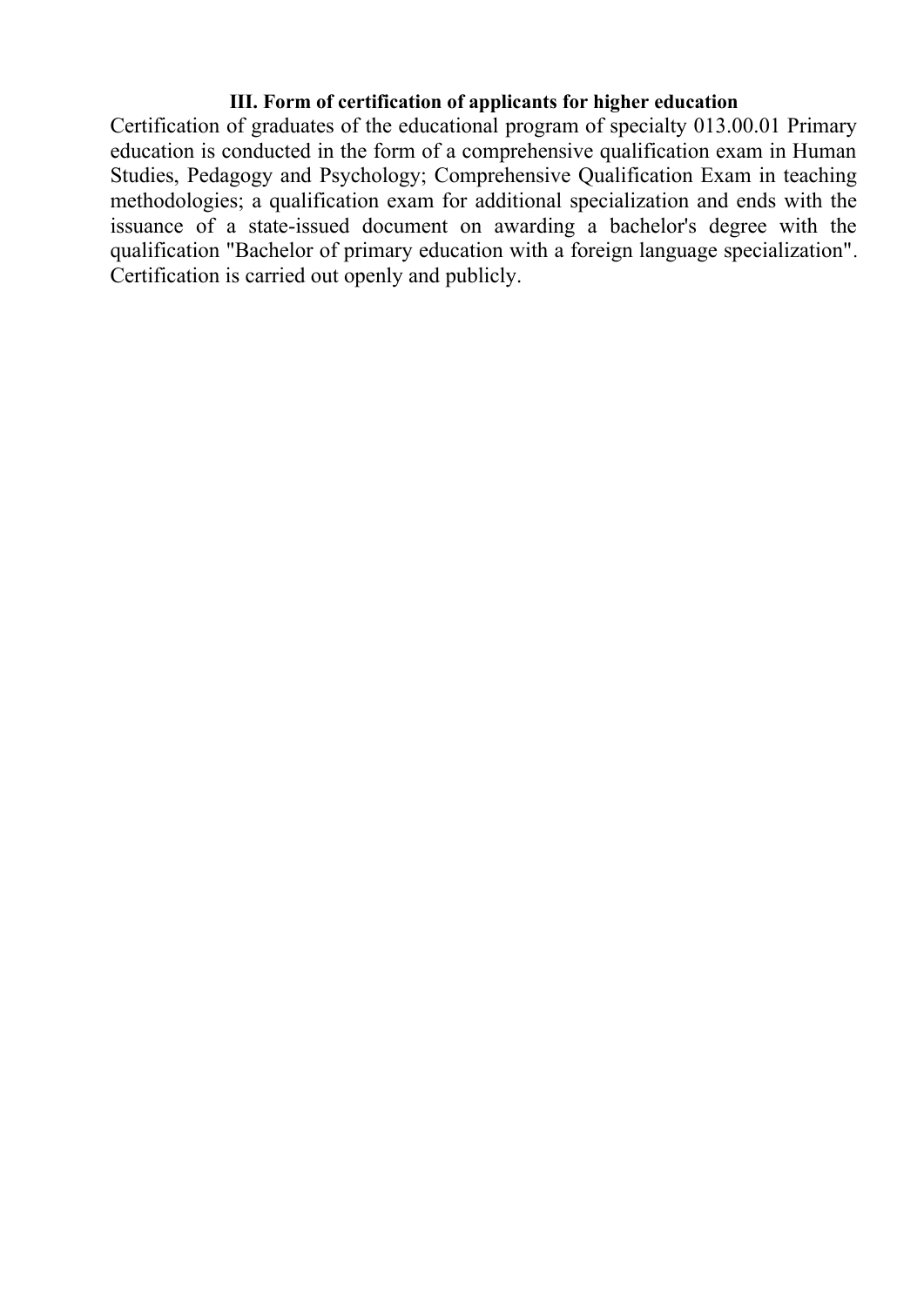|                                                                   | yuuvativii program |        |           |                   |               |                  |              |                |            |               |               |                |          |              |           |                                   |           |           |               |              |           |
|-------------------------------------------------------------------|--------------------|--------|-----------|-------------------|---------------|------------------|--------------|----------------|------------|---------------|---------------|----------------|----------|--------------|-----------|-----------------------------------|-----------|-----------|---------------|--------------|-----------|
| Signs of program<br>competencies and<br>educational<br>components | CCI CDG.           | CDG.02 | CDP.01    | $\epsilon$<br>equ | <b>CID</b> 03 | $\epsilon$<br>eu | <b>CIDAS</b> | <b>CITY OF</b> | $CD = 0.7$ | <b>CTD 08</b> | <b>CTD 00</b> | $\frac{1}{10}$ | Ξ<br>eq. | <b>DP 01</b> | CID AT    | $\overline{\bullet}$<br>SC 11 SDS | CING 1 M  | CDS102    | <b>NULOUS</b> | <b>CD AT</b> | CC N7     |
| GC 1                                                              |                    |        |           | $+$               | $+$           | $+$              | $+$          | $+$            | $+$        | $+$           | $+$           |                | $+$      | $+$          | $+$       |                                   |           |           | $+$           | $+$          | $+$       |
| $\overline{GC\ 2}$                                                |                    | $+$    |           |                   |               |                  |              |                |            |               |               |                | $+$      |              |           |                                   |           |           |               |              |           |
| GC3                                                               | $+$                |        | $+$       | $+$               |               |                  |              |                |            |               |               |                |          | $+$          |           |                                   |           |           |               | $+$          |           |
| $\overline{GC4}$                                                  |                    |        |           |                   | $+$           | $+$              |              |                |            |               |               |                |          |              |           | $+$                               | $+$       |           |               |              |           |
| $\overline{GC5}$                                                  | $+$                |        |           |                   |               |                  |              |                |            | $+$           |               |                |          | $+$          |           |                                   |           |           |               | $\ddag$      |           |
| $GC_6$                                                            |                    | $+$    |           | $+$               |               |                  |              |                |            |               |               |                |          | $+$          |           |                                   |           |           |               | $+$          |           |
| $\overline{GC}$ 7                                                 |                    | $\pm$  | $\ddot{}$ | $+$               |               |                  |              |                |            |               |               |                |          | $+$          |           |                                   |           |           |               |              |           |
| GC 8                                                              |                    |        |           |                   |               |                  |              |                | $+$        |               |               |                |          | $+$          |           |                                   |           |           |               | $+$          |           |
| $\overline{GC9}$                                                  |                    |        |           |                   |               |                  |              |                |            |               |               |                |          | $+$          |           |                                   |           |           |               | $+$          |           |
| <b>GC 10</b>                                                      |                    |        |           |                   | $+$           | $+$              | $+$          | $+$            | $+$        | $+$           | $+$           | $+$            |          | $+$          |           |                                   |           |           | $\ddot{}$     | $+$          |           |
| $\overline{GC\ 11}$                                               |                    |        |           |                   |               |                  |              |                | $+$        |               |               | $+$            |          |              |           |                                   |           |           |               |              |           |
| $\overline{GC\ 12}$                                               |                    |        |           |                   |               |                  |              | $\ddot{}$      |            |               |               |                |          | $+$          |           |                                   |           |           |               | $\ddot{}$    |           |
| $\overline{PC1}$                                                  |                    |        |           |                   | $+$           | $+$              | $+$          | $+$            | $+$        | $+$           | $\ddot{}$     | $+$            |          | $\ddot{}$    | $\ddot{}$ |                                   |           |           |               |              |           |
| $\overline{PC2}$                                                  |                    |        |           | $+$               | $\ddot{}$     | $+$              | $+$          | $+$            | $\ddot{}$  | $+$           | $\ddot{}$     | $\ddot{}$      | $+$      | $+$          | $+$       |                                   |           |           | $+$           | $+$          |           |
| PC <sub>3</sub>                                                   |                    |        |           | $+$               | $\ddot{}$     | $+$              | $+$          | $+$            | $+$        | $+$           | $+$           | $+$            | $+$      | $+$          |           |                                   |           |           |               |              |           |
| PC <sub>4</sub>                                                   |                    |        |           | $+$               | $^{+}$        | $+$              | $+$          | $+$            | $+$        | $^{+}$        | $\ddot{}$     | $+$            | $+$      | $+$          | $+$       |                                   |           |           | $\ddot{}$     | $+$          | $+$       |
| $\overline{PC5}$                                                  | $+$                |        |           |                   | $+$           | $+$              |              |                |            |               |               |                |          |              |           | $+$                               | $+$       |           | $\ddot{}$     | $+$          |           |
| PC6                                                               |                    |        | $+$       |                   |               |                  |              |                |            |               |               |                |          | $+$          |           |                                   |           |           |               |              |           |
| <b>PCS 1.1</b>                                                    |                    |        |           |                   |               |                  |              |                |            |               |               |                |          |              |           |                                   | $\ddot{}$ | $+$       | $+$           | $+$          | $+$       |
| <b>PCS 1.2</b>                                                    |                    |        |           |                   |               |                  |              |                |            |               |               |                |          |              |           |                                   | $\ddot{}$ | $+$       | $+$           | $\ddot{}$    | $+$       |
| <b>PCS 1.3</b>                                                    |                    |        |           |                   |               |                  |              |                |            |               |               |                |          |              |           |                                   | $\ddot{}$ | $\ddot{}$ | $+$           | $\ddot{}$    | $+$       |
| <b>PCS 1.4</b>                                                    |                    |        |           |                   |               |                  |              |                |            |               |               |                |          |              |           |                                   | $\ddot{}$ | $\ddot{}$ | $\ddag$       | $\ddot{}$    | $\ddot{}$ |

### **IV. The matrix of compliance of program competencies with components of the education program**

### **V. The matrix of providing program learning results with relevant components of the educational and professional program**

| Symbols of program<br>learning results and<br>educational<br>components | $\mathbf{d}$<br>CDG.<br><b>CO</b> | $\epsilon$<br>C<br>F | $\overline{\epsilon}$<br>Ê | $\epsilon$<br>Ê | $\tilde{\bf{c}}$<br>Ê | $\mathbf{z}$<br>Ê | $\tilde{\boldsymbol{\epsilon}}$<br>ed<br>C | $\epsilon$<br>م<br>ج | $\mathbf{C}$<br>Ê | $\mathbf{\underline{\mathbf{g}}}$<br>Ê | $\mathbf{e}$<br>Ê | $\epsilon$<br>$\hat{\mathbf{r}}$ | $\overline{ }$<br>Ê | $\epsilon$<br>Ê | $\overline{\epsilon}$<br>$\theta$ | Ξ<br>Surs<br>−<br>১ | $\epsilon$<br>−<br>Sub | $\tilde{\epsilon}$<br>−<br>SUIS | $\mathbf{z}$<br>−<br>Sub | $\overline{\phantom{a}}$<br>$\frac{\mathbf{a}}{\mathbf{v}}$ | $\epsilon$<br>å. |
|-------------------------------------------------------------------------|-----------------------------------|----------------------|----------------------------|-----------------|-----------------------|-------------------|--------------------------------------------|----------------------|-------------------|----------------------------------------|-------------------|----------------------------------|---------------------|-----------------|-----------------------------------|---------------------|------------------------|---------------------------------|--------------------------|-------------------------------------------------------------|------------------|
| PLR 1                                                                   |                                   |                      | $\mathrm{+}$               | $\pm$           |                       | $\pm$             | $\mathrm{+}$                               | $\div$               |                   |                                        |                   |                                  | $\ddot{}$           |                 | $\ddot{}$                         |                     |                        |                                 | $\mathrm{+}$             | $\pm$                                                       |                  |
| PLR <sub>2</sub>                                                        |                                   |                      |                            | $\mathrm{+}$    | $\mathrm{+}$          | $\pm$             | $\pm$                                      | $\pm$                | $\pm$             | $\pm$                                  | $\pm$             |                                  |                     |                 | $\pm$                             |                     |                        |                                 | $\pm$                    |                                                             |                  |
| PLR <sub>3</sub>                                                        |                                   |                      |                            |                 | $\mathrm{+}$          | ┿                 | $\pm$                                      | $\pm$                | $+$               | $\pm$                                  | $\div$            |                                  | $\pm$               | $\pm$           | $\pm$                             |                     |                        |                                 | $\mathrm{+}$             |                                                             |                  |
| PLR 4                                                                   |                                   |                      |                            | $^+$            | $\ddag$               | ┿                 | $\mathrm{+}$                               | $\boldsymbol{+}$     | $+$               | $\pm$                                  | $\pm$             | $\,+\,$                          |                     | $\mathrm{+}$    |                                   |                     |                        |                                 |                          |                                                             |                  |
| PLR 5                                                                   |                                   |                      |                            | $^{+}$          | $\mathrm{+}$          | $\pm$             | $\pm$                                      | $\pm$                | $\pm$             | $\pm$                                  | $\pm$             | $\mathrm{+}$                     | $\pm$               | $\pm$           | $\pm$                             |                     |                        |                                 | $\pm$                    | $\pm$                                                       |                  |
| PLR <sub>6</sub>                                                        |                                   |                      | $\mathrm{+}$               |                 |                       |                   |                                            |                      |                   |                                        |                   |                                  |                     | $\bm{+}$        |                                   |                     |                        |                                 |                          |                                                             |                  |